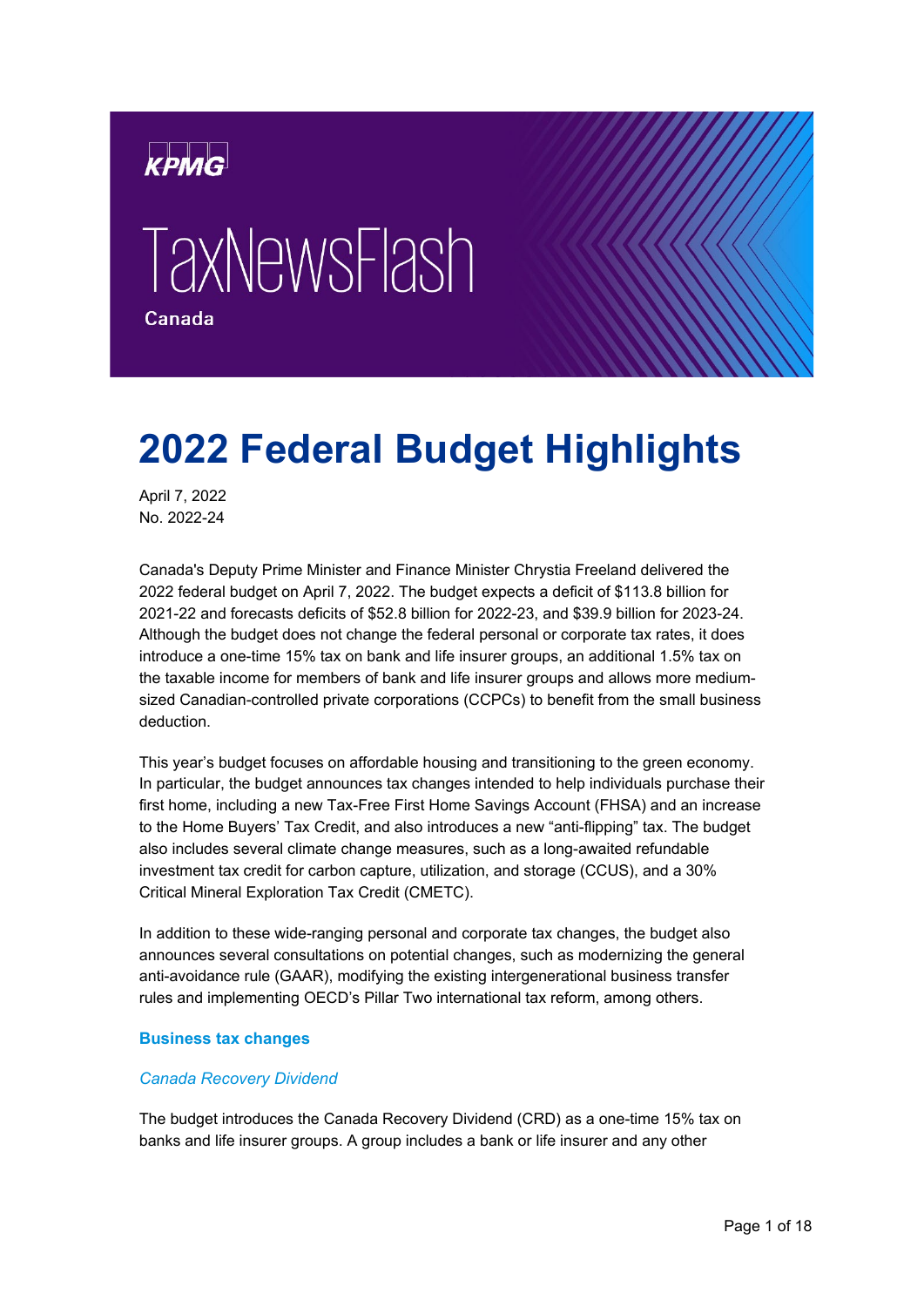financial institution for the purposes of Part VI tax that is related to the bank or life insurer. The CRD is imposed for 2022 taxation years based on the taxable income for taxation years ending in 2021. The budget proposes \$1 billion taxable income exemption to be allocated among the group. The CRD will be paid in equal instalments over five years, and is pro-rated for short taxation years.

#### *Additional tax on banks and life insurers*

The budget increases the income tax rate on bank and life insurer groups (as determined for purposes of the CRD) to 16.5% (from 15%), subject to a \$100 million taxable income exemption to be allocated among the group members. This measure applies to taxation years ending after April 7, 2022. The additional tax will be pro-rated for the number of days after April 7, 2022 for taxation years that straddle this date.

#### *Small business deduction*

The budget introduces changes to allow more medium-sized CCPCs to benefit from the small business deduction. Specifically, the budget introduces a new range of \$10 million to \$50 million (previously \$10 million to \$15 million) over which the small business limit is reduced based on the combined taxable capital employed in Canada of a CCPC and its associated corporations. This measure increases the amount of qualifying active business income that can be eligible for the small business deduction. This measure applies to taxation years that begin on or after April 7, 2022.

# *Substantive CCPCs*

# *Deferral of investment income using a non-CCPC*

The budget proposes to align the taxation of investment income earned and distributed by "substantive CCPCs" with the rules that currently apply to CCPCs. Substantive CCPCs are private corporations resident in Canada (other than CCPCs) that are ultimately controlled, in law or in fact, by Canadian-resident individuals. This measure contains an extended definition of control and deems a corporation to be controlled by a Canadian resident individual where Canadian individuals own, in aggregate, sufficient shares to control the corporation. Further, under these rules, a corporation would be a substantive CCPC where the corporation would have been a CCPC but for the fact that a non-resident or public corporation has a right to acquire its shares.

Investment income earned and distributed by substantive CCPCs would be taxed in the same manner as CCPCs (i.e., subject to a federal tax rate of 38⅔%, of which 30⅔% would be refundable upon distribution and added to the corporation's low-rate income pool). Substantive CCPCs would be treated as non-CCPCs for all other tax purposes.

These new rules also include: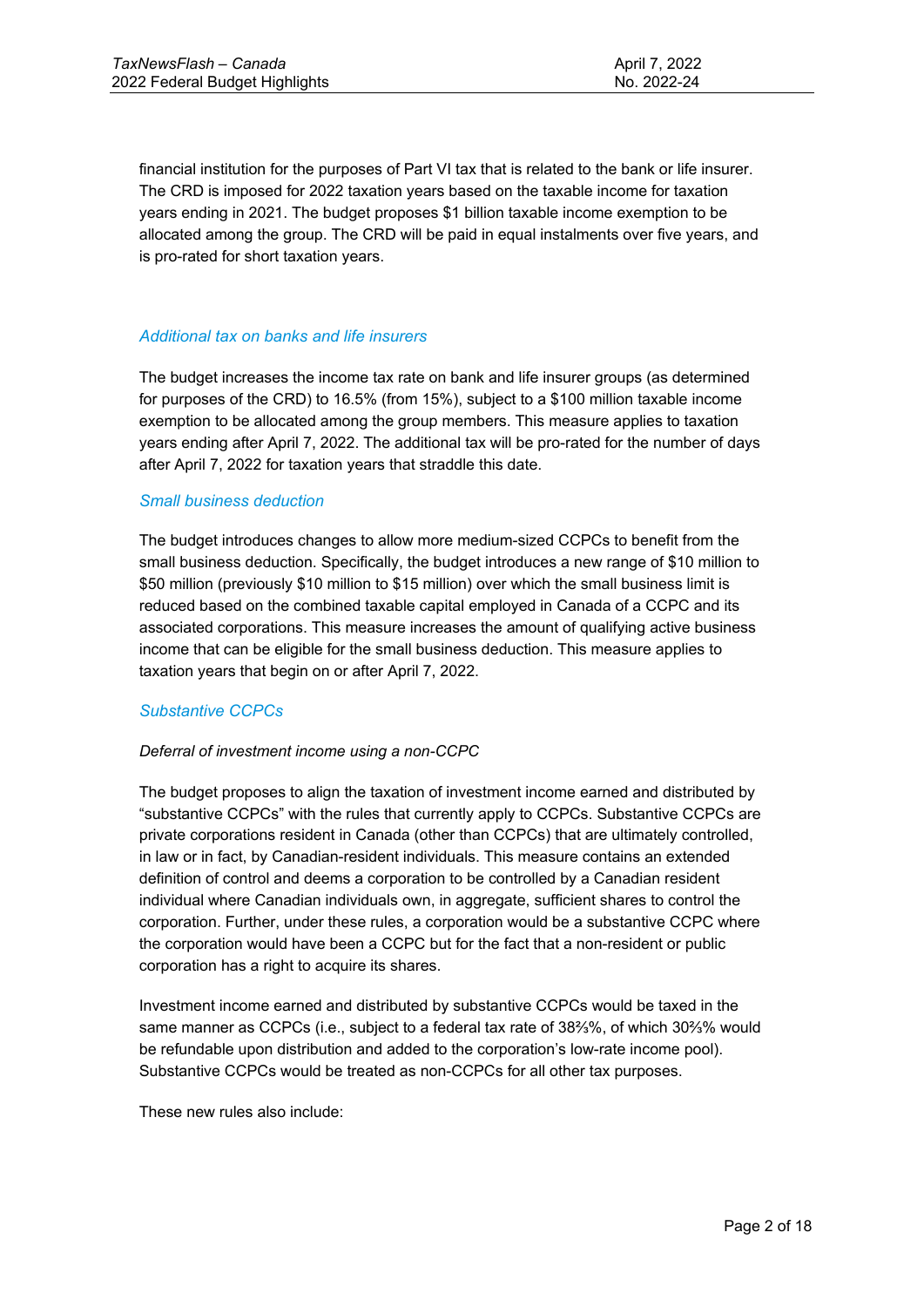- A targeted anti-avoidance rule where it is reasonable to consider that a particular arrangement, transaction, or series of transactions was undertaken to avoid the anti-deferral rules applicable to investment income, and
- Targeted amendments to facilitate administration of the rules applicable to substantive CCPCs, including a one-year extension of the normal reassessment period for any consequential assessment of Part IV tax.

This measure would apply to taxation years that end on or after April 7, 2022. For genuine commercial transactions entered into before April 7, 2022, the rules provide an exception where the taxation year of the corporation ends because of an acquisition of control caused by the sale of all or substantially all of the shares of a corporation to an arm's-length purchaser, provided that the purchase and sale agreement was entered into before April 7, 2022 and the share sale occurs before the end of 2022.

# *Deferral using foreign affiliates*

The budget eliminates the tax-deferral advantage available to CCPCs and their shareholders earning investment income through controlled foreign affiliates. The deferral advantage would be addressed by applying the same relevant tax factor to individuals, CCPCs and substantive CCPCs (i.e., the relevant tax factor of 1.9 currently applicable to individuals). This relevant tax factor is calibrated based on the highest combined federal and provincial or territorial personal income tax rate and would thus eliminate any tax incentive for CCPCs and their shareholders to earn investment income in a controlled foreign affiliate.

This rule is accompanied by specific amendments to address the integration of foreign accrual property income (FAPI) as it is repatriated to, and distributed by, CCPCs and substantive CCPCs to their individual shareholders, including adjustments to the general rate income pool and to the capital dividend account.

The budget provides that certain dividend income from foreign affiliates out of hybrid surplus and taxable surplus, to the extent not deductible in computing taxable income, would continue to be subject to the refundable tax system. In addition, dividends paid out of exempt surplus and pre-acquisition surplus would remain unaffected.

These measures apply to taxation years that begin on or after April 7, 2022.

# *Hedging and short selling by Canadian financial institutions*

The budget introduces specific legislation to prevent taxpayers from realizing tax deductions through the use of hedging and short selling arrangements. Specifically, the budget proposes to deny the dividend received deduction for dividends received on Canadian shares by:

• A taxpayer, if a registered securities dealer that does not deal at arm's length with the taxpayer enters into transactions that hedge the taxpayer's economic exposure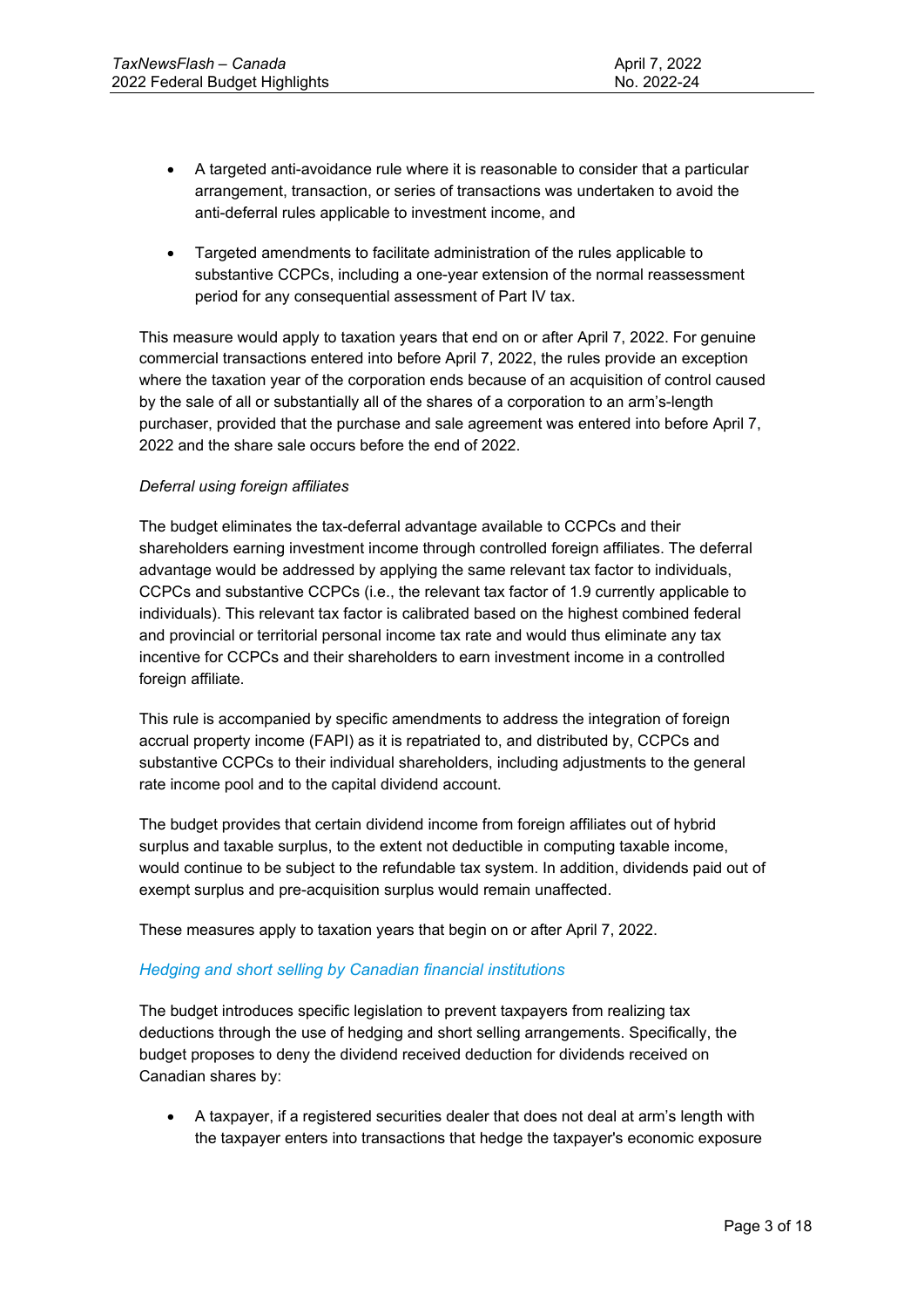to the shares, where the registered securities dealer knew or ought to have known that these transactions would have such an effect, and

• A registered securities dealer, if it eliminates all or substantially all of its economic exposure to the shares by entering into certain hedging transactions.

The budget also provides that, in the above situations, the registered securities dealer can claim a full deduction for a dividend compensation payment it makes under a securities lending arrangement entered into in connection with these hedging transactions.

These rules apply to dividends and related dividend compensation payments that are paid, or become payable, on or after April 7, 2022. However, if the relevant hedging transactions or related securities lending arrangement were in place before April 7, 2022, the rules apply to dividends and related dividend compensation payments that are paid after September 2022.

# *International financial reporting standards for insurance contracts*

The budget confirms support for the use of the new international accounting standard for insurance contracts (IFRS 17) for income tax purposes, with the exception of the contract service margin (CSM), subject to certain relieving modifications. To recognize underwriting profits as taxable income when the key economic activities occur, the CSM would not be considered a deductible reserve for tax purposes. The budget also provides transitional rules and consequential changes for life insurers, among other changes. These measures apply as of January 1, 2023.

# *Borrowing by defined benefit pension plans*

The budget introduces a new borrowing limit imposed on registered pension plans (other than individual pension plans) based on the total amount of additional borrowed money for purposes other than acquiring real property, that replaces the previous 90-day term limit borrowing rule. The new limit is equal to the lesser of:

- 20% of the value of the plan's assets (net of unpaid borrowed amounts), and
- The amount, if any, by which 125% of the plan's actuarial liabilities exceeds the value of the plan's assets (net of unpaid borrowed amounts).

The new borrowing limit is redetermined on the first day of each fiscal year of the plan, based on the value of assets and unpaid borrowed amounts on that day and the actuarial liabilities on the effective date of the plan's most recent actuarial valuation report. Each redetermined limit would not apply to earlier borrowings. Plan administrators must continue to comply with existing federal and provincial pension benefit standards legislation. The new limit applies to amounts borrowed by defined benefit registered pension plans (other than individual pension plans) on or after April 7, 2022.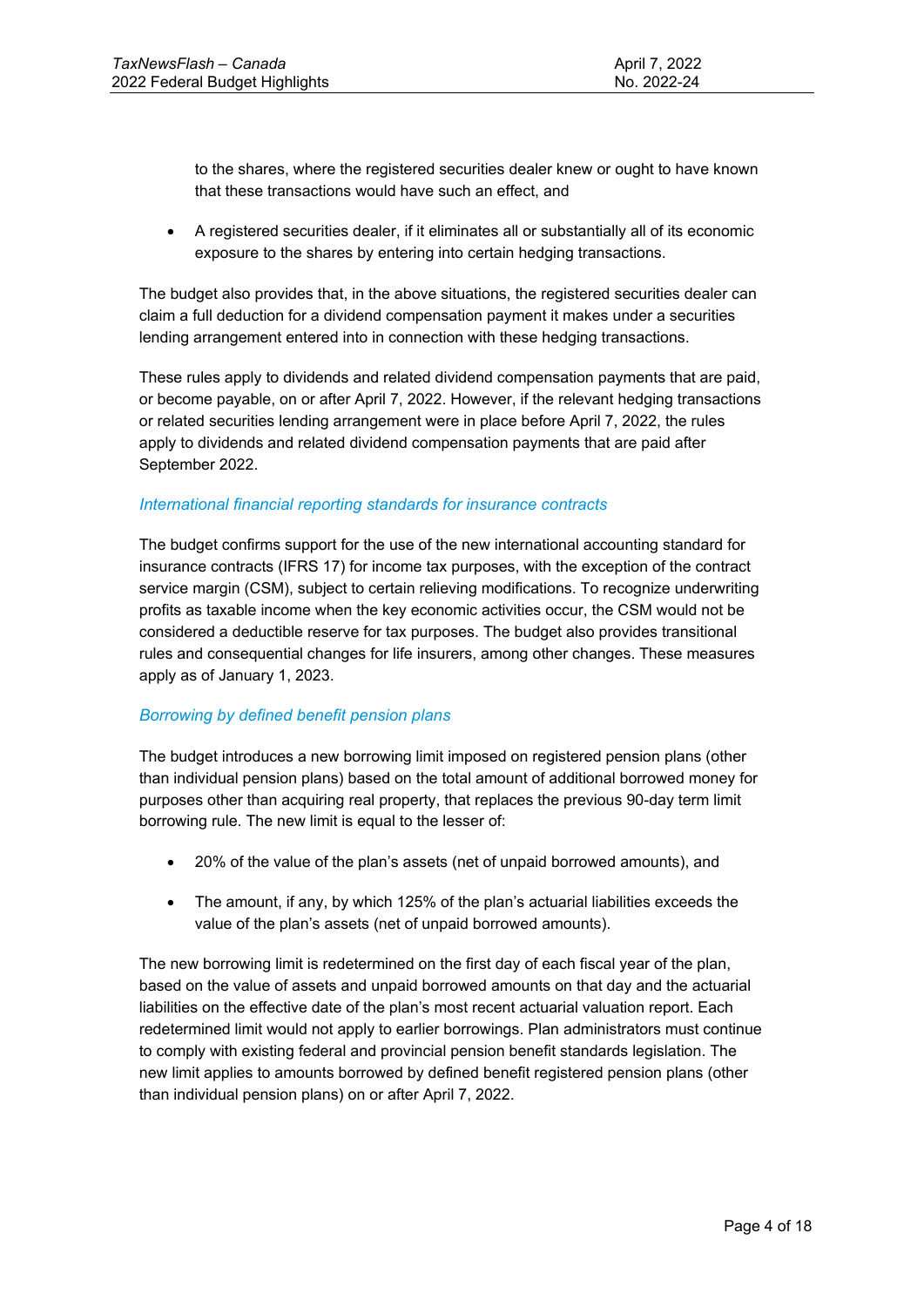# *Reporting requirements for RRSPs and RRIFs*

The budget introduces new annual requirements for financial institutions to report registered retirement savings plans (RRSPs) and registered retirement income funds (RRIFs). Plan administrators are required to disclose the total fair market value, determined at the end of the calendar year, of property held in each RRSP and RRIF that they administer. The new requirements apply to 2023 and subsequent taxation years.

#### *Limiting aggressive tax avoidance by financial institutions*

The government intends to consider potential changes to the financial transaction approval process to limit the ability of federally regulated financial institutions to use corporate structures in "tax havens" to engage in what the government perceives as aggressive tax avoidance.

# *Review of tax support to R&D and intellectual property*

The budget announces a review of the federal Scientific Research and Experimental Development (SR&ED) program, which provides tax incentives to encourage Canadian businesses to conduct research and development (R&D). This review will consider whether Finance should make changes to the program's eligibility criteria to ensure it is providing adequate support and improve the program's efficiency. The budget notes that Finance will also consider whether it should adopt a patent box regime to encourage the development and retention of intellectual property stemming from R&D conducted in Canada.

# *Application of the GAAR to tax attributes*

The budget amends the GAAR so that it applies to transactions that affect tax attributes that have not yet become relevant to the computation of tax. The budget advises that Finance made this change in response to a recent court case that found that the GAAR did not apply to a transaction that resulted in an increase in a tax attribute that had not been used to reduce taxes.

Specifically, the budget amends the definition of "tax benefit" in the GAAR to include a reduction, increase or preservation of an amount that could at a subsequent time be relevant for purposes of computing (and that results in) a reduction, avoidance or deferral of tax or other amount payable under the Act (including an amount that would be payable but for a tax treaty), or an increase in a refund of tax or other amount under the Act (including an increase in a refund of tax or other amount as a result of a tax treaty). Also, the budget amends the definition of "tax consequences" in the GAAR to include an amount that is, or could at a subsequent time be, relevant for purposes of computing a person's income, taxable income or taxable income earned in Canada, or the tax or other amount payable by, or refundable to, a person. These changes apply to transactions that occur on or after April 7, 2022, or transactions that occur before April 7, 2022 if a determination of tax attributes is made on or after April 7, 2022 in respect of the transaction.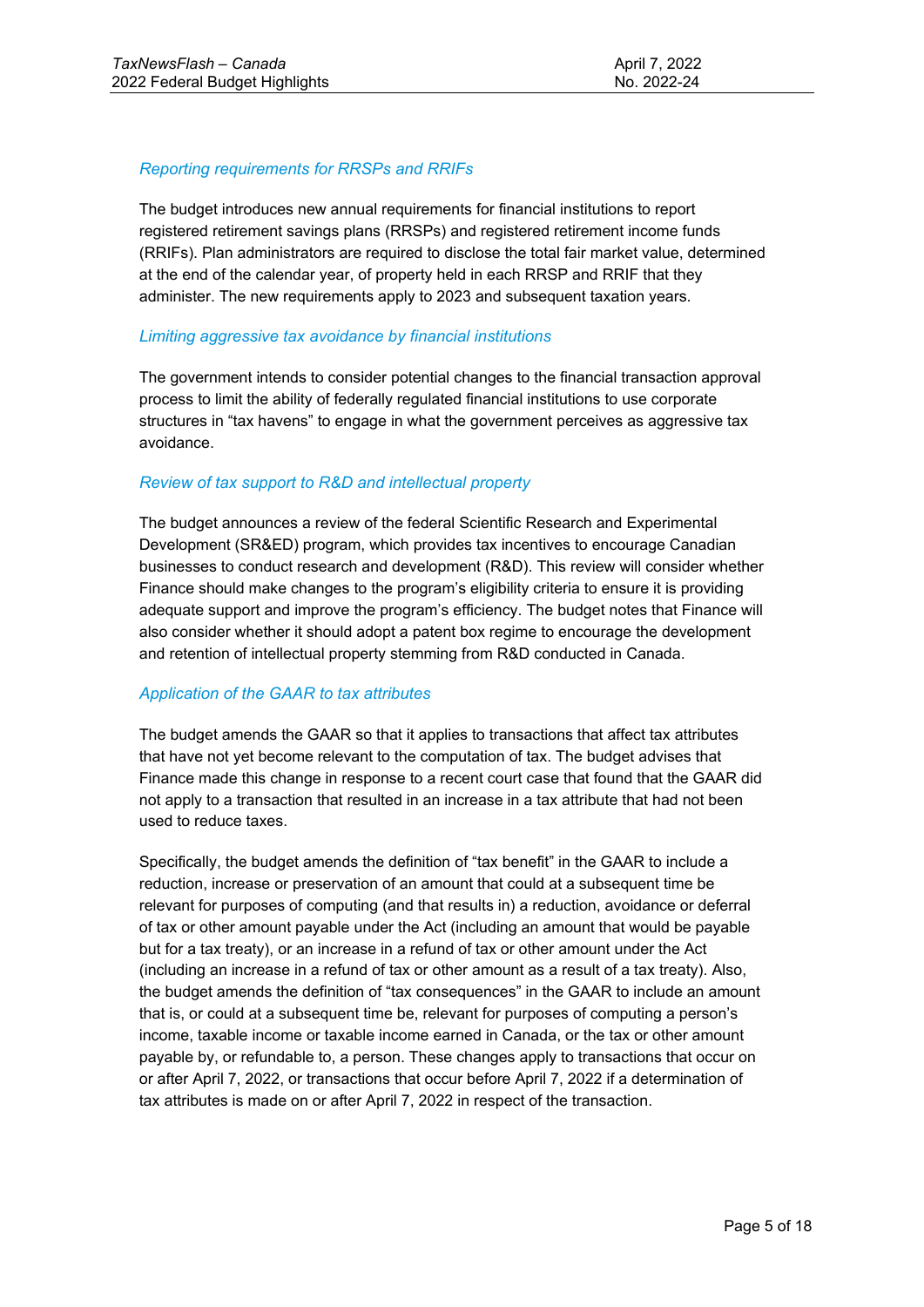# *GAAR consultation paper*

The budget reveals that the government will soon release a broader consultation paper on modernizing the GAAR. According to Finance, the consultation paper will run through the summer of 2022, and it will table legislative proposals by the end of 2022.

# **Housing affordability changes**

# *Residential property flipping*

The budget introduces a new rule to deem profits from "flipping" residential real estate as business income. Specifically, this rule deems profits arising from dispositions of residential property (including a rental property) that was owned for less than 12 months to be business income, and the principal residence exemption would not be available.

The rule provides exemptions for disposition of property for certain life events, such as death, birth of a child, adoption, care of an elderly parent, separation, personal safety, disability or illness, employment change and insolvency, as well as involuntary disposition, for example, due to a natural or man-made disaster. The budget notes that the exemptions will be set in forthcoming rules and draft legislative proposals will be released for consultation. The budget advises that where the new rule does not apply, it remains a question of fact whether profits from the disposition are taxed as business income.

The measure applies to residential properties sold on or after January 1, 2023.

# *Tax-free First Home Savings Account*

The budget announces a new tax-free FHSA, which allows certain taxpayers to contribute up to \$8,000 per year to the account, up to a lifetime maximum of \$40,000. Contributions to an FHSA are deductible and income earned in the account is not subject to tax. In addition, qualifying withdrawals from an FHSA made to purchase a first home are non-taxable.

To open an FHSA, individuals must be a resident of Canada and at least 18 years of age. The individual must also not have lived in a home that they owned at any time in the year the account is opened, or during the preceding four calendar years. An individual will not be permitted to make both an FHSA withdrawal and a Home Buyers' Plan withdrawal for the same qualifying home purchase.

The full annual contribution limit would be available starting in 2023.

# *Home Buyers' Tax Credit*

The budget increases the Home Buyers' Tax Credit to \$10,000 (from \$5,000) to provide eligible first-time home buyers with up to \$1500 in tax relief. The value of the nonrefundable tax credit is calculated by multiplying the credit amount (i.e., \$10,000) by the lowest personal income tax rate (i.e., 15% in 2022). This measure applies to acquisitions of a qualifying home made on or after January 1, 2022.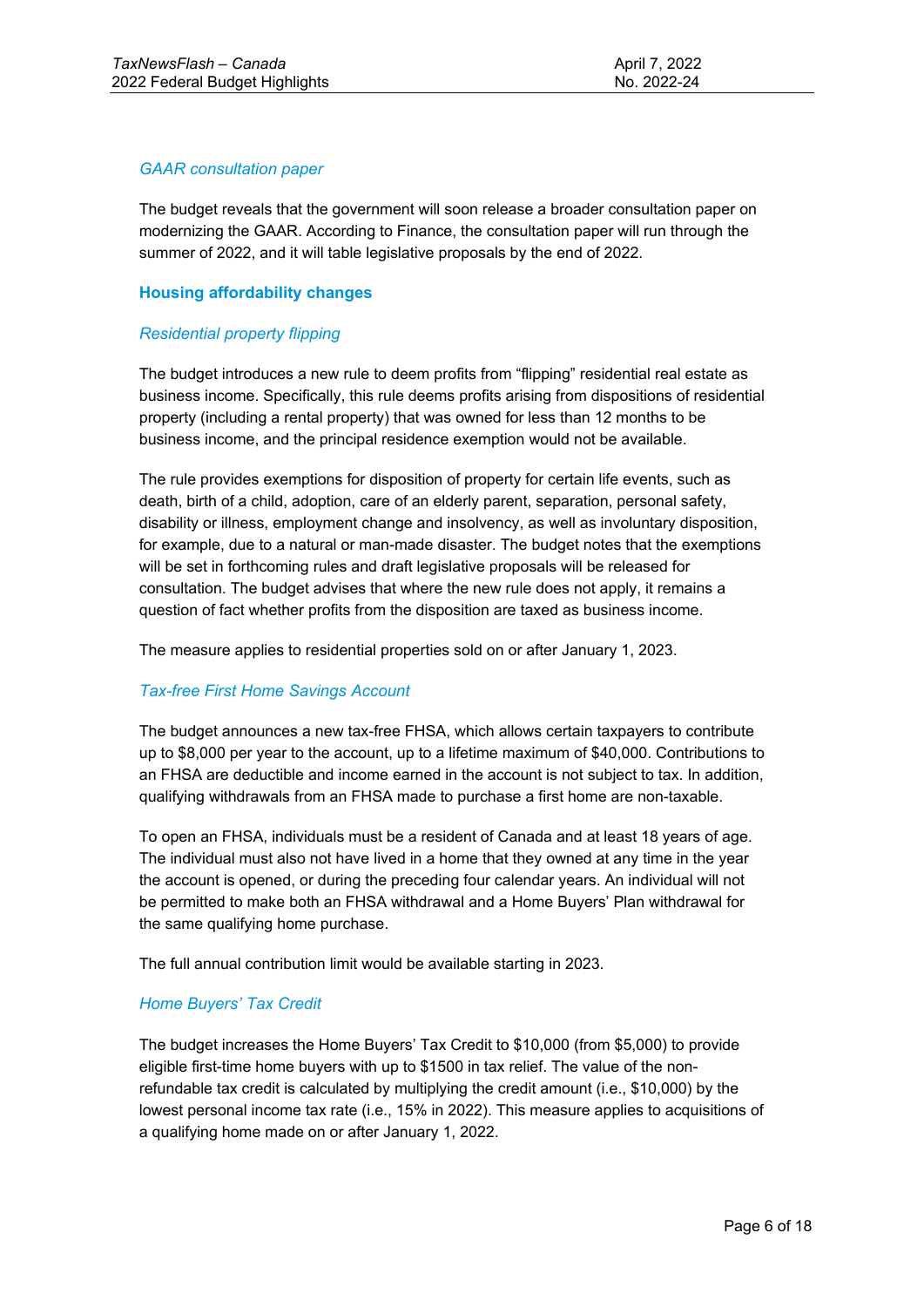# *Review of large corporations that invest in residential real estate*

The budget announces a federal review of housing to understand how large corporate players affect Canadian renters and homeowners. This review will consider several options and tools, including potential tax changes for large corporate players that invest in residential real estate. Finance says it will release further details on this review later in 2022, with potential measures to be announced before 2023.

# **Transitioning to the green economy**

# *Investment tax credit for Carbon Capture, Utilization, and Storage*

The budget introduces a new refundable investment tax credit for CCUS. The CCUS tax credit applies to the cost of purchasing and installing eligible equipment used in eligible CCUS projects, where the equipment was part of a project where the captured  $CO<sub>2</sub>$  was used for an eligible use. To be eligible, equipment must be used solely to capture, transport, store, or use  $CO<sub>2</sub>$  as part of an eligible CCUS project. The following rates apply to eligible expenses incurred after 2021 through 2030:

- 60% for eligible capture equipment used in a direct air capture project
- 50% for all other eligible capture equipment, and
- 37.5% for eligible transportation, storage, and use equipment.

The following rates apply to eligible expenses incurred after 2030 through 2040:

- 30% for eligible capture equipment used in a direct air capture project
- 25% for all other eligible capture equipment, and
- 18.75% for eligible transportation, storage, and use equipment.

The government will assess the effectiveness of eligible CCUS projects in five-year intervals, to a maximum of 20 years. The credit may need to be repaid if the portion of  $CO<sub>2</sub>$ going to an ineligible use is more than 5% higher than set out in the initial project plans. Finance advises that specific design features of the repayment mechanism will be released at a later date.

Projects that expect to have eligible expenses of \$100 million or greater over the life of the project based on project plans will generally be required to undergo an initial project tax assessment. Prior to claiming CCUS tax credit amounts, taxpayers must have expenses verified by Natural Resources Canada. Eligible CCUS projects that expect to have eligible expenses of \$250 million or greater over the life of the project must contribute to public knowledge sharing in Canada to be eligible for the CCUS tax credit.

In order to be eligible for the CCUS tax credit, taxpayers are required to produce a climaterelated financial disclosure report highlighting how their corporate governance, strategies,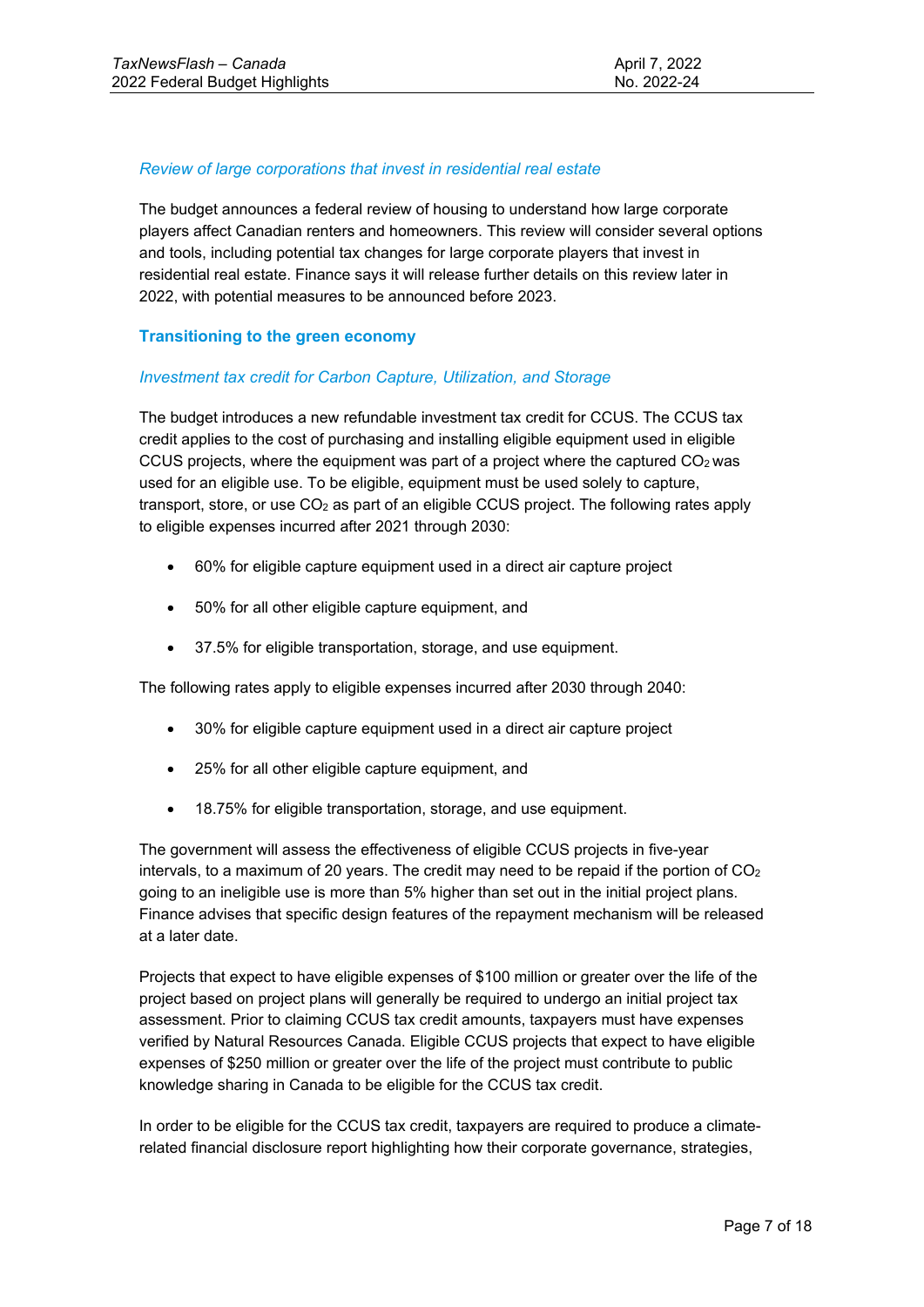policies and practices will help manage climate-related risks and opportunities and contribute to achieving Canada's commitments under the Paris Agreement and goal of net zero by 2050.

The CCUS tax credit is available to businesses with eligible expenses incurred after 2021 and before 2041.

# *Tax credit for investments in clean technology*

The budget announces a new investment tax credit of up to 30% on net-zero technologies, battery storage solutions, and clean hydrogen. Finance states that additional details will be provided in the 2022 fall economic update.

# *Tax incentives for air-source heat pumps*

The budget allows certain air-source heat pumps to qualify under Classes 43.1 and 43.2 of the capital cost allowance (CCA) regime where they are primarily used for space or water heating. Eligible property includes equipment that is part of an air-source heat pump system that transfers heat from the outside air, including refrigerant piping, energy conversion equipment, thermal energy storage equipment, control equipment and equipment designed to enable the system to interface with other heating and cooling equipment. The expansion of Classes 43.1 and 43.2 applies to property that is acquired and becomes available for use on or after April 7, 2022, where it has not been used or acquired for use for any purpose before April 7, 2022.

# *Critical Mineral Exploration Tax Credit*

The budget introduces a new 30% CMETC for eligible exploration expenses on the following specified minerals used in the production of batteries and permanent magnets: copper, nickel, lithium, cobalt, graphite, rare earth elements, scandium, titanium, gallium, vanadium, tellurium, magnesium, zinc, platinum group metals and uranium.

For exploration expenses to be eligible for the CMETC, a "qualified person" needs to certify that the expenditures, that are intended to be renounced to flow-through share investors, will be incurred as part of an exploration project that targets the specified minerals. Any credit provided for ineligible expenditures can be recovered from the flow-through share investor that received the credit. Eligible expenses claimed under this credit cannot also be claimed under the existing 15% Mineral Exploration Tax Credit (METC).

The CMETC applies to expenditures renounced under eligible flow-through share agreements entered into after April 7, 2022 and on or before March 31, 2027.

#### *Flow-through shares for oil, gas, and coal activities*

The budget eliminates the flow-through share regime for oil, gas, and coal activities by no longer allowing oil, gas and coal exploration or development expenditures to be renounced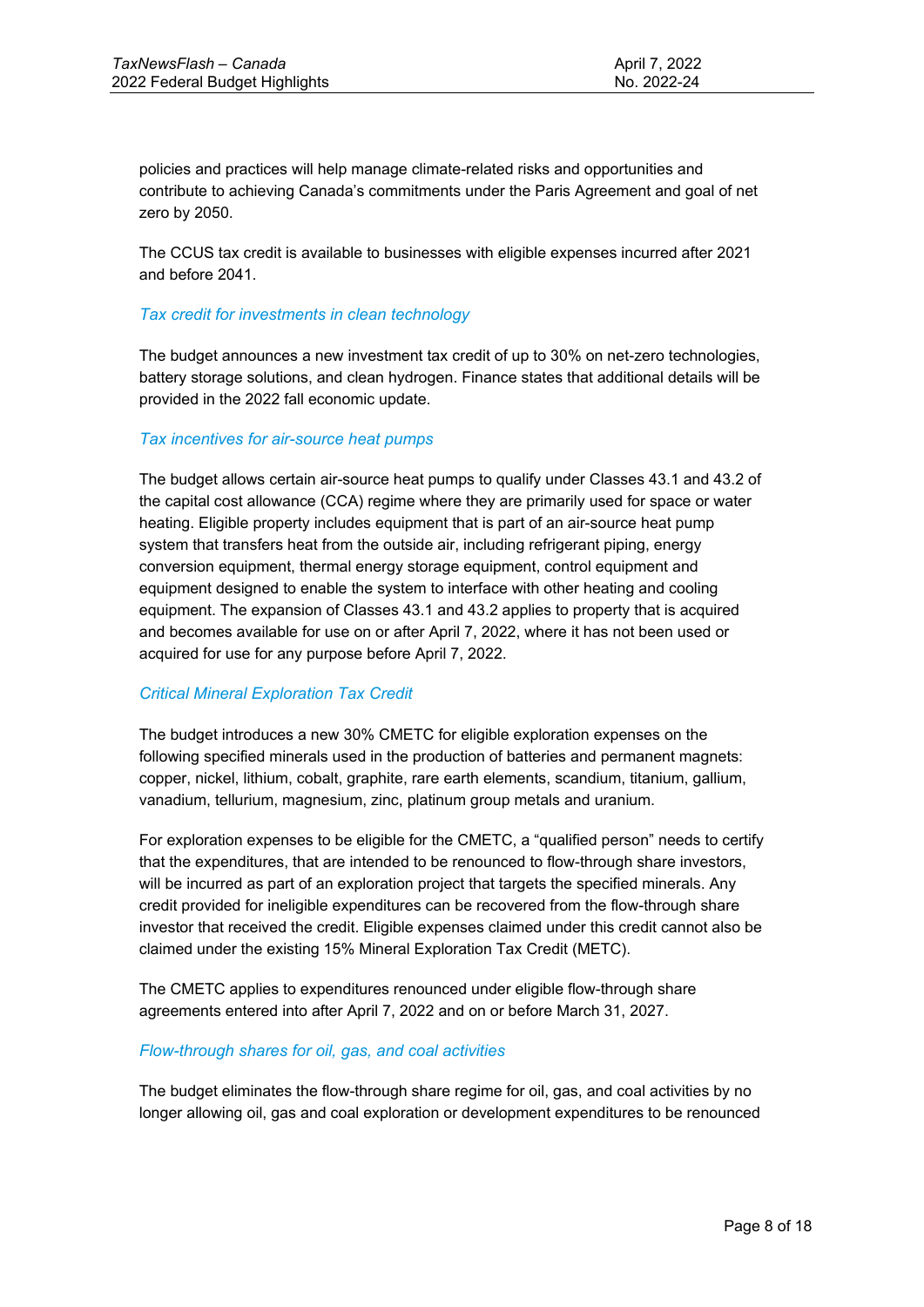to a flow-through share investor. The change applies to expenditures renounced under flow-through share agreements entered into after March 31, 2023.

# **Personal tax changes**

#### *Intergenerational share transfers*

The budget announces a consultation on potential modifications to the existing intergenerational business transfer rules to prevent an individual shareholder from converting dividends into lower-taxed capital gains where there is no genuine intergenerational business transfer. The budget invites comments from stakeholders and affected sectors by June 17, 2022.

#### *Proposed approach on minimum tax for high earners*

The budget announces the government's intention to release details on a proposed approach for a new minimum tax regime for wealthy individuals in the 2022 fall economic update.

#### *Employee ownership trusts*

The budget announces further consultations on creating Employee Ownership Trusts, a new dedicated type of trust to support employee ownership. Finance says it will continue to engage with stakeholders to finalize the rules for the new type of trust.

#### *Multigenerational Home Renovation Tax Credit*

The budget introduces a new Multigenerational Home Renovation Tax Credit, which provides a 15% tax credit on eligible renovation expenses up to \$50,000 on certain projects. The refundable credit applies to eligible expenses used to create a secondary dwelling unit for a senior or a person with a disability to live with a qualifying relation (i.e., an adult family member).

This tax credit may be claimed by:

- An individual who ordinarily resides, or intends to ordinarily reside, in the eligible dwelling within 12 months after the end of the renovation period and who is:
	- o An eligible person
	- o The spouse or common-law partner of the eligible person
	- o A qualifying relation, in respect of an eligible person, or
- A qualifying relation, in respect of an eligible person, who owns the eligible dwelling.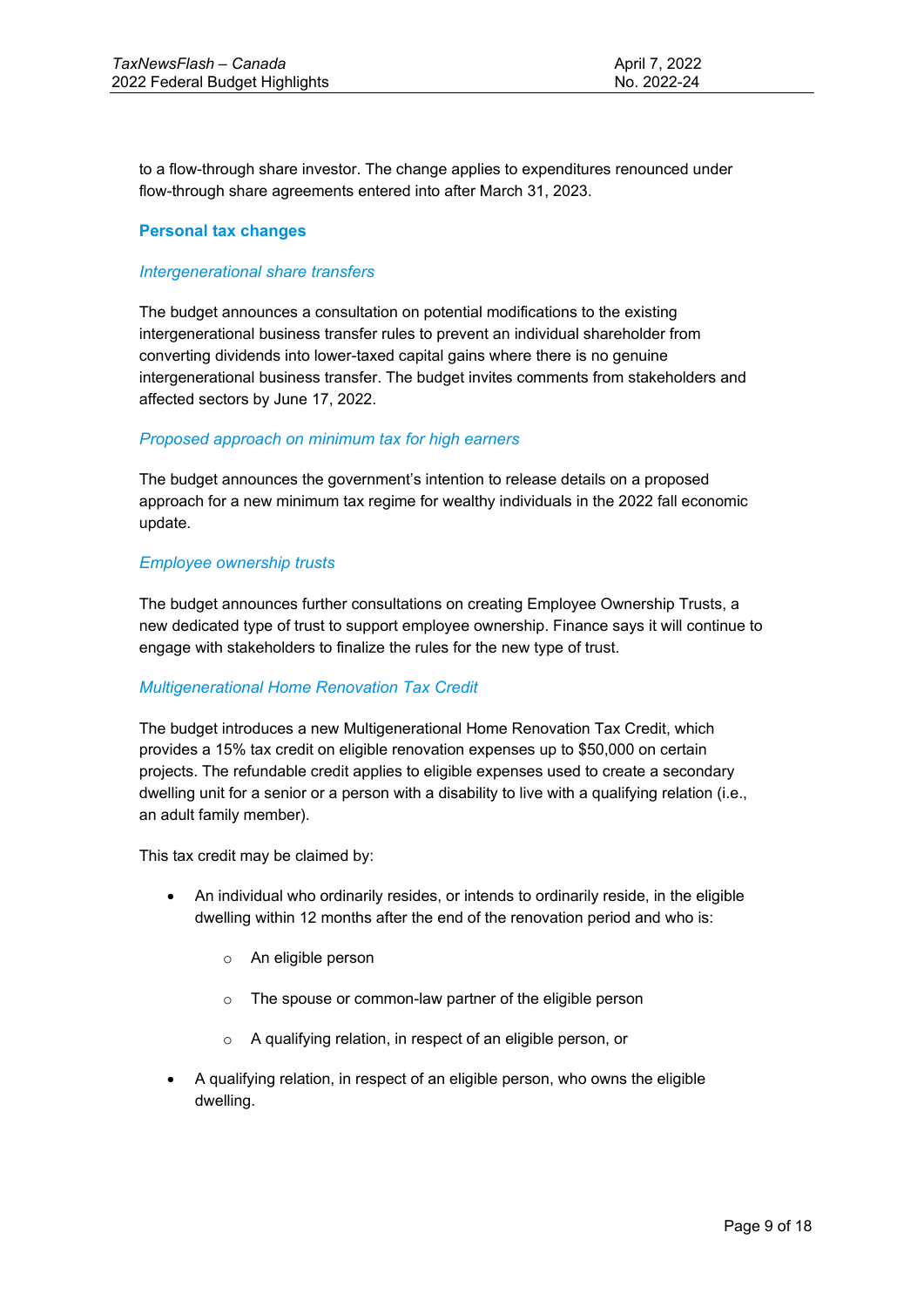Expenses that are made or incurred during the renovation period, for the purposes of a qualifying renovation, and reasonable in the context of that purpose (i.e., enabling an eligible person to reside in the dwelling with a qualifying relation) qualify for the tax credit. These expenses include:

- Cost of labour and professional services
- Building materials
- **Fixtures**
- Equipment rentals
- Permits.

This measure will apply to the 2023 and subsequent taxation years for work performed and paid for and goods acquired on or after January 1, 2023.

# *Home Accessibility Tax Credit*

The budget increases the annual expense limit of the Home Accessibility Tax Credit to \$20,000 (from \$10,000). This tax credit is a non-refundable tax credit a taxpayer can claim on eligible home renovation expenses for an eligible dwelling for a senior who is 65 years of age or older or a person that is eligible to claim the Disability Tax Credit. The value of the credit is calculated by applying the lowest personal income tax rate (15% in 2022) to eligible expenses up to \$20,000. This measure will apply to expenses incurred in the 2022 and subsequent taxation years.

# *Labour Mobility Deduction for Tradespeople*

The budget introduces a new deduction that allows certain tradespersons or apprentices to deduct up to \$4,000 in eligible travel and relocation expenses per year. The Labour Mobility Deduction for Tradespeople allows certain workers in the construction industry that commonly relocate for work to claim the deduction for related expenses, such as:

- Temporary lodging near the particular work location
- Transportation for the individual for one round trip from their home (where they ordinarily reside) to the temporary lodging
- Meals in the course of travel while making the one round trip.

The budget states that individuals must maintain an ordinary residence elsewhere that remains available during their relocation to qualify for the deduction. In addition, individuals can claim a maximum of 50% of their employment income from construction activities at the particular work location in the year. This measure will apply to the 2022 and subsequent taxation years.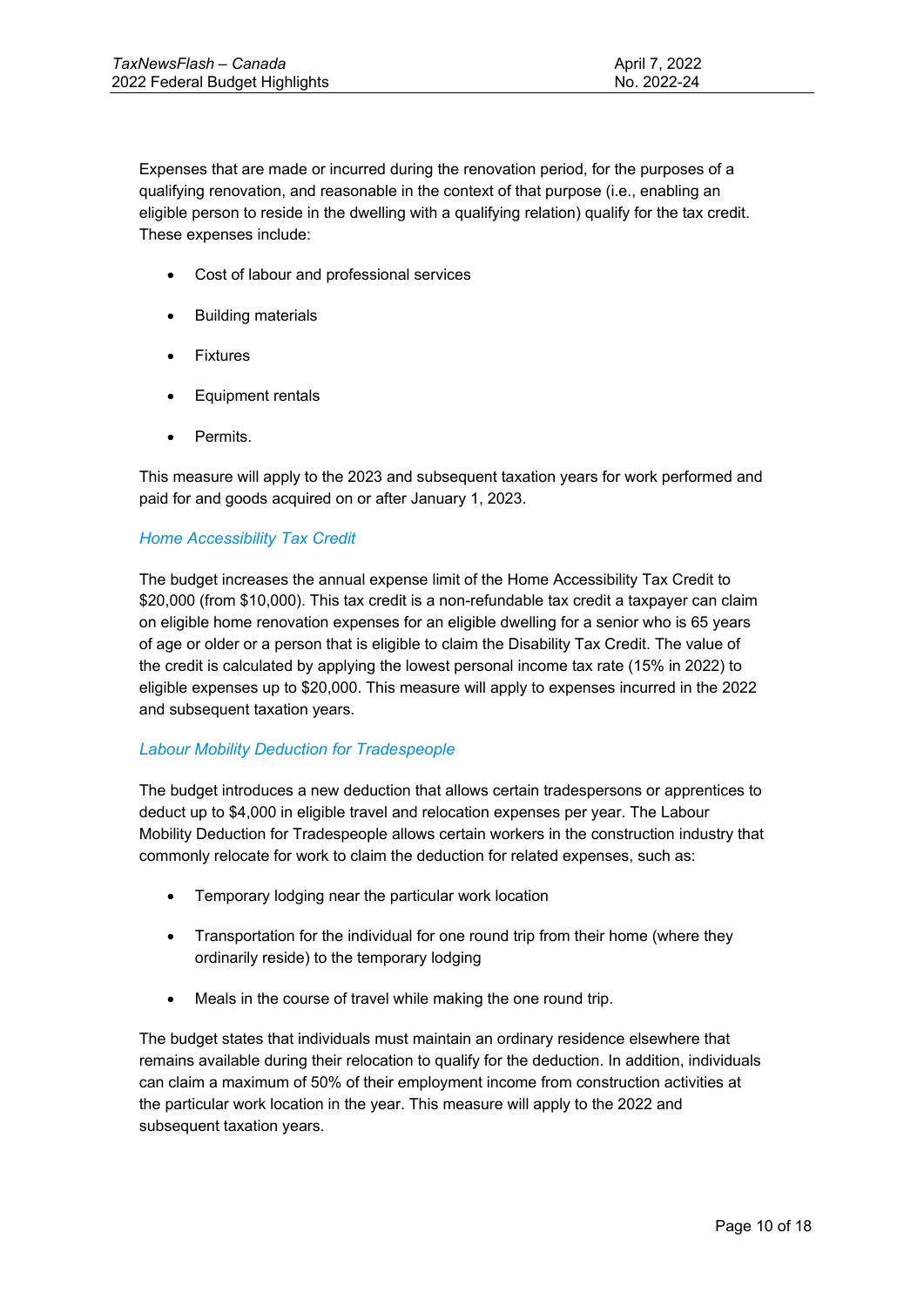# *Medical Expense Tax Credit for surrogacy and other expenses*

The budget expands the range of eligible medical expenses related to a surrogate mother or donor of sperm, ova or embryo for the Medical Expense Tax Credit. The budget includes changes to allows certain expenses paid by a taxpayer who is an intended parent, or the taxpayer's spouse or common-law partner, to be eligible for the credit by broadening the definition of patient. The budget allows taxpayers to claim the tax credit for amounts it reimbursed to a patient, under this expanded definition. For example, the tax credit could be available where a taxpayer reimbursed a surrogate for an in vitro fertilization procedure. In addition, the budget allows taxpayers to claim the Medical Expense Tax Credit for fees paid to fertility clinics and donor banks in order to obtain donor sperm or ova, under certain conditions. This measure will apply to expenses incurred in the 2022 and subsequent taxation years.

# *Career Extension Tax Credit*

The budget announces plans to consult with experts on a potential Career Extension Tax Credit for seniors who want to continue to work. The budget also intends to improve labour mobility and foreign credential recognition, and create opportunities for persons with disabilities to address barriers faced by underrepresented populations in Canada.

#### *Employment Insurance*

The budget announces consultations on potential changes to the Employment Insurance (EI) system. Finance intends to release its long-term plan for the EI system after it concludes these consultations.

# **International tax changes**

# *Commitment to OECD Inclusive Framework*

The budget reiterates the government's commitment to the Organization for Economic Cooperation and Development (OECD) Inclusive Framework on Base Erosion and Profit Shifting (the Inclusive Framework), and specifically Pillars One and Two.

The budget states that the government is actively working with its international partners to develop the model rules and the multilateral convention needed to establish the Pillar One framework. The budget does not specify a target implementation date for Pillar One. However, in the budget, the government reiterates that timely implementation of the new Pillar One international tax framework will make its proposed Digital Services Tax (DST) rules unnecessary.

#### **KPMG observations**

Canada has indicated that it will move forward with a 3% DST if the tax changes in Pillar One have not come into force by January 1, 2024. Under these proposals, businesses that earn revenue from certain digital services may be liable for the DST, effective for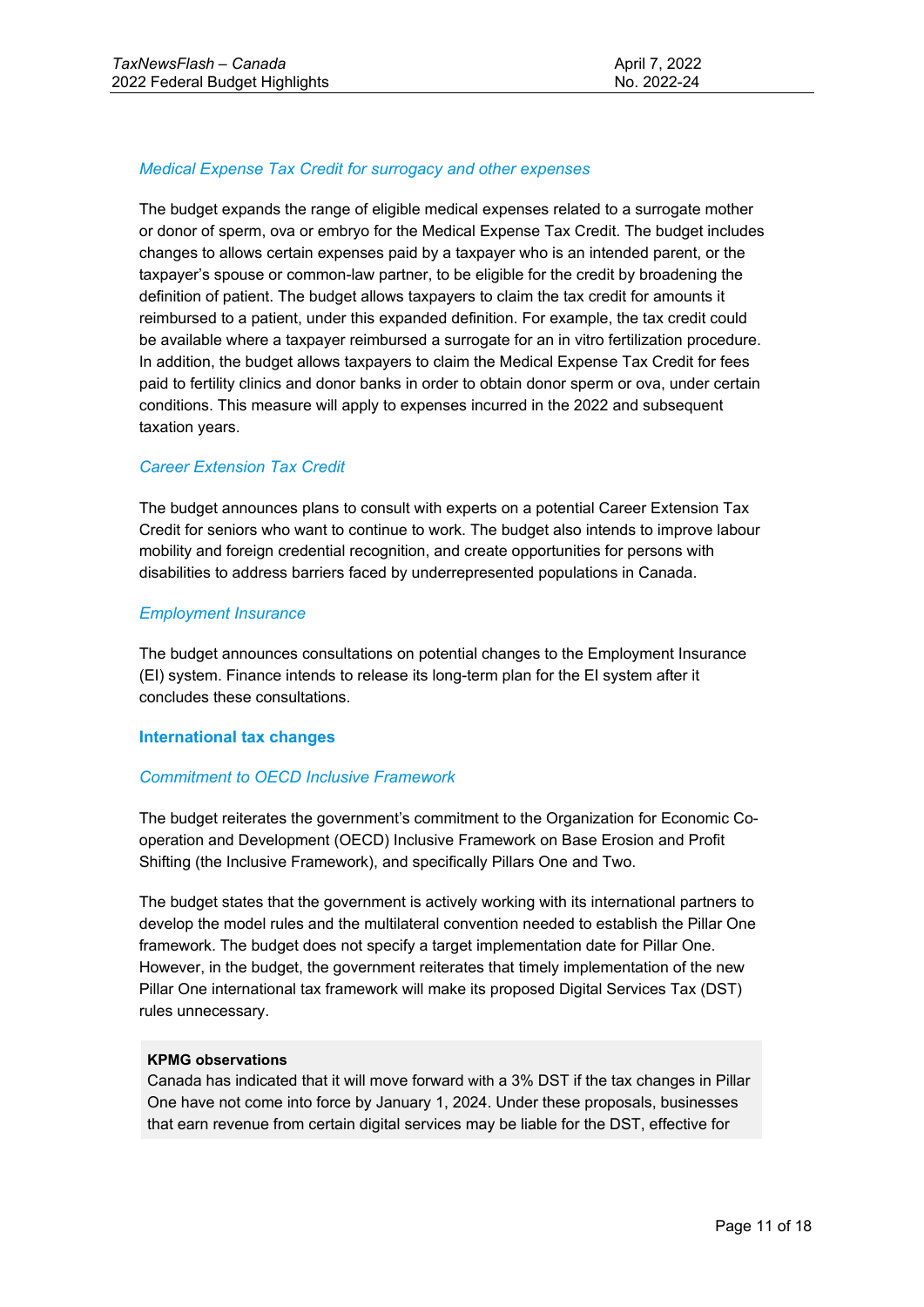certain revenues earned as of January 1, 2022. For details, see *TaxNewsFlash-Canada* 2021-64, ["Canada Lays Out Digital Tax Proposals for Businesses"](https://assets.kpmg/content/dam/kpmg/ca/pdf/tnf/2021/ca-canada-lays-out-digital-tax-proposals-for-businesses.pdf).

The budget proposes to implement Pillar Two, along with a domestic minimum top-up tax that would apply to Canadian entities of MNEs that are within the scope of Pillar Two. The government anticipates that the Income Inclusion Rule (IIR) and domestic minimum top-up tax rules would come into effect in 2023 (as of a date to be fixed) and the Undertaxed Profit Rule (UTPR) would come into effect no earlier than 2024.

Further, the budget announces a public consultation on the implementation of the Pillar Two rules, with questions on specific aspects of the OECD model rules set out in the budget. The government will accept submissions on these rules until July 7, 2022.

# *Interest coupon stripping*

The budget introduces interest coupon stripping rules intended to ensure that the total Canadian interest withholding tax paid under an interest coupon stripping arrangement is the same as if the arrangement was not undertaken.

Typically, an interest coupon stripping arrangement involves a non-resident lender selling its right to receive future interest payments (interest coupons) in respect of a loan made to a non-arm's length Canadian-resident borrower to a person or partnership that is not subject to Canadian withholding tax or is subject to a lower rate of Canadian withholding tax than the non-resident lender. The non-resident lender generally retains its right to the principal amount under the loan. The result of the arrangement is that the Canadian withholding tax on the interest is lower than it would be if the interest were paid or credited to the non-resident lender.

Under these new rules, where an interest coupon stripping arrangement exists, the Canadian-resident borrower is deemed, for the purposes of the Canadian interest withholding tax rules, to pay an amount of interest to the non-resident lender such that the withholding tax on the deemed interest payment equals the withholding tax otherwise avoided as a result of the interest coupon stripping arrangement.

The coupon stripping rules do not apply to a "specified publicly offered debt obligation", which is, generally, a debt or other obligation issued by a taxpayer as part of a public offering where it can reasonably be considered that none of the main purposes of the arrangement is to avoid or reduce tax that would otherwise be payable by a non-resident person or partnership to whom the debt or other obligation is owed.

The coupon stripping rules apply to interest paid or payable by a Canadian-resident borrower to an interest coupon holder to the extent that such interest accrues on or after April 7, 2022, unless: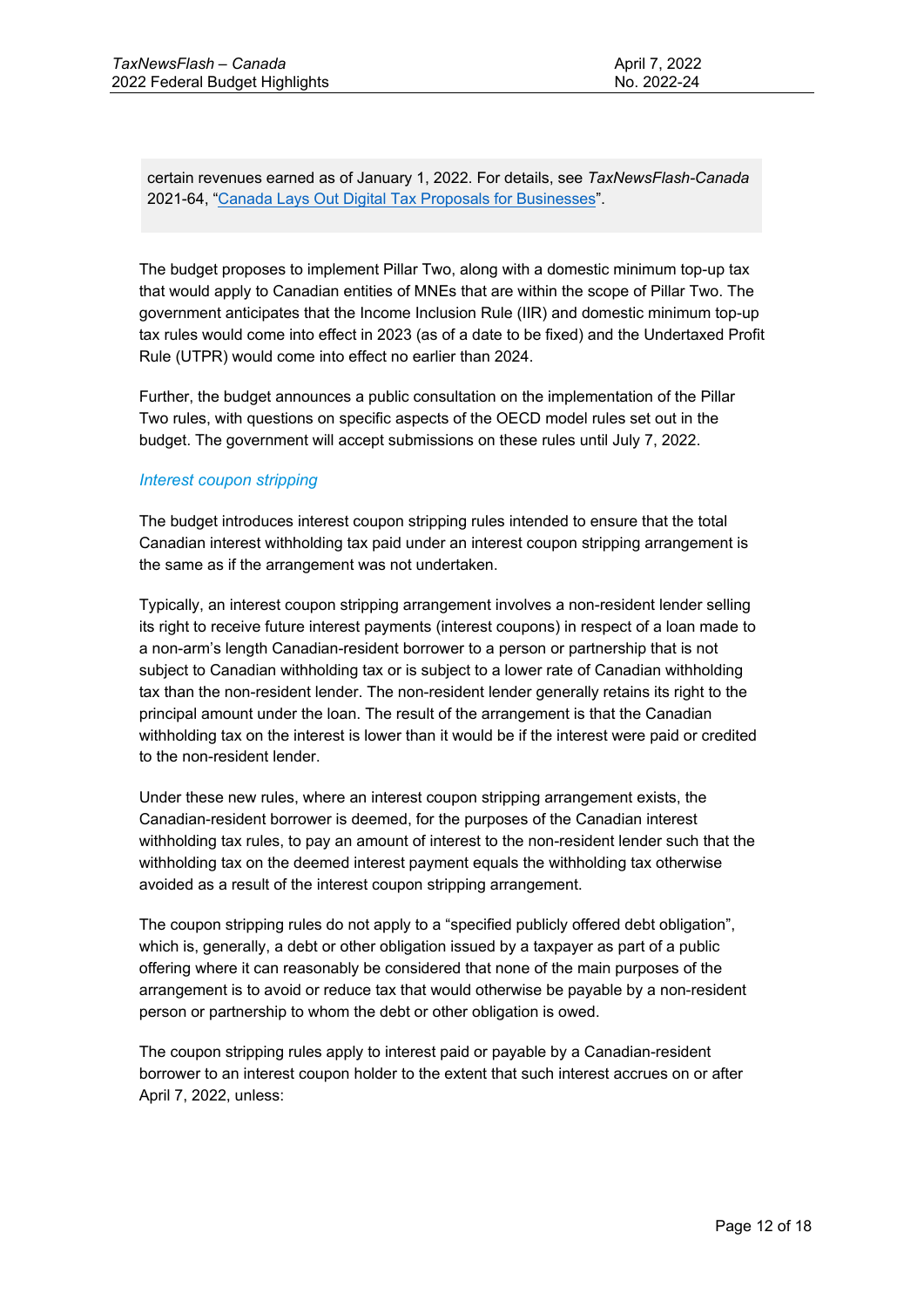- The interest payment is in respect of a debt or other obligation incurred by the Canadian-resident borrower before April 7, 2022, and
- The interest payment is made to an interest coupon holder that deals at arm's length with the non-resident lender and that acquired the interest coupon as a consequence of an agreement or other arrangement entered into by the interest coupon holder, and evidenced in writing, before April 7, 2022.

For cases falling in this exception, the measure applies to interest that accrues beginning one year after April 7, 2022.

# *Exchange of tax information on digital economy platform sellers*

The budget proposes to require digital platform operators to collect and report relevant information about sellers that use their platform to tax authorities. This new measure is based on model rules developed by the OECD to ensure that revenues earned by taxpayers through those platforms can be properly taxed.

This measure requires platform operators to determine the jurisdiction of residence of their reportable sellers and report certain information about those sellers. Reporting platform operators are considered to be entities that are engaged in contracting directly or indirectly with sellers to make the software that runs a platform available for the sellers to be connected to other users, or entities collecting compensation for the relevant activities facilitated through the platform. Under these rules, the CRA will automatically exchange this information with partner jurisdictions. These exchanges would take place under provisions in tax treaties and similar international instruments.

This measure would apply to calendar years beginning after 2023, with the first reporting and exchange of information to take place in early 2025 with respect to the 2024 calendar year.

# **Indirect tax changes**

# *GST/HST health care rebate*

The budget expands the GST/HST hospital rebate for charities or non-profit organizations to include certain health care services delivered by nurse practitioners. This measure eliminates the previous condition under which services by nurse practitioners were only included in geographic areas where a physician may not be readily accessible. This measure applies to rebate claim periods ending after April 7, 2022 for tax paid or payable after that date.

# *GST/HST on assignment sales by individuals*

The budget announces that all assignment sales by individuals for newly constructed or substantially renovated residential housing will be taxable for GST/HST purposes. Previously, assignment sales were either taxable or exempt depending on the individual's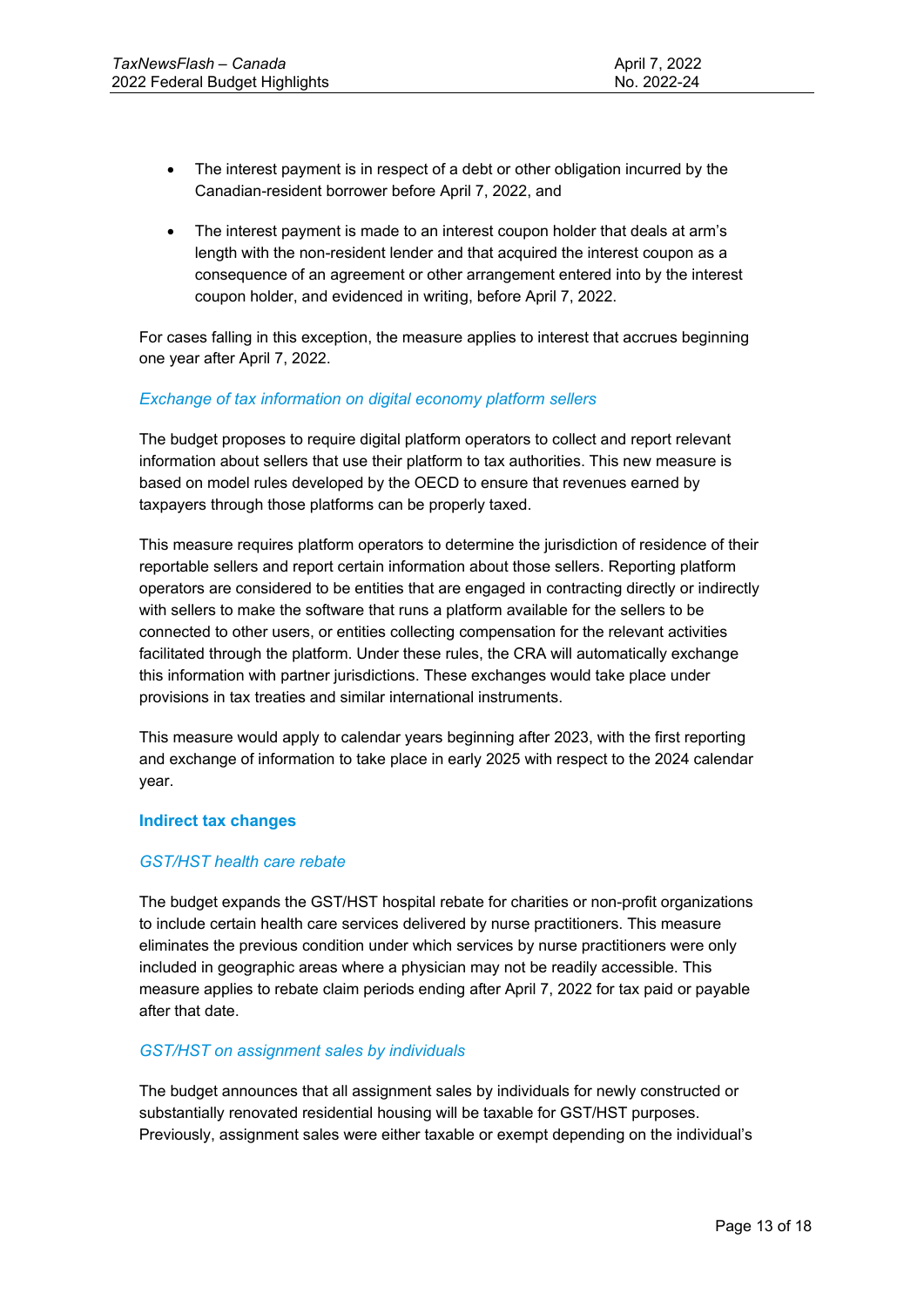primary purpose to purchase the new home. This measure applies to assignments made on or after the day that is one month after April 7, 2022.

# *Taxation of vaping products*

The budget announces changes to the proposed new excise duty system on vaping products originally announced in the 2021 federal budget. The budget notes that the tax base includes vaping products with liquid or solid vaping substances, but excludes products that are subject to the cannabis excise duty or that are produced by individuals for their personal use. In general, the duty rate is \$1 per 2 ml for the first 10 ml of vaping substance, and \$1 per 10 ml for volumes above that. The duty rate will double if a province or territory chooses to participate in the coordinated vaping taxation regime. The budget notes that the federal duty applies to each separate pod (instead of total volume of liquid in a retail package). The budget includes other details related to the travellers' exemption and the federal-provincial-territorial taxation coordination. These measures apply effective October 1, 2022.

#### *Cannabis taxation framework*

The budget announces amendments to the cannabis excise duty framework. Among other changes, the budget proposes to allow certain licensed cannabis producers to remit excise duties on a quarterly basis (instead of a monthly basis). This measure applies for the quarter that began on April 1, 2022, and applies generally only to qualifying producers that had to remit less than a total of \$1 million in excise duties over the four preceding fiscal quarters. The budget also allows certain contract-for-service arrangements between two licensed cannabis producers, subject to certain conditions. The budget also changes some of the penalties on licensees, including for lost excise stamps, under the cannabis framework. These measures come into force upon Royal Assent of the related measures.

#### *Canadian wine exemption*

The budget repeals the 100% Canadian wine excise duty exemption, effective June 30, 2022.

#### *Beer taxation*

The budget eliminates the excise duty for beer containing no more than 0.5% alcohol by volume (ABV) effective July 1, 2022.

#### **Trade and customs changes**

#### *Strengthening Canada's trade remedy system*

The budget announces trade and customs measures to strengthen Canada's trade remedy systems through legislative changes to the *Special Import Measures Act* and the *Canadian International Trade Tribunal Act.* These changes are meant to ensure the system properly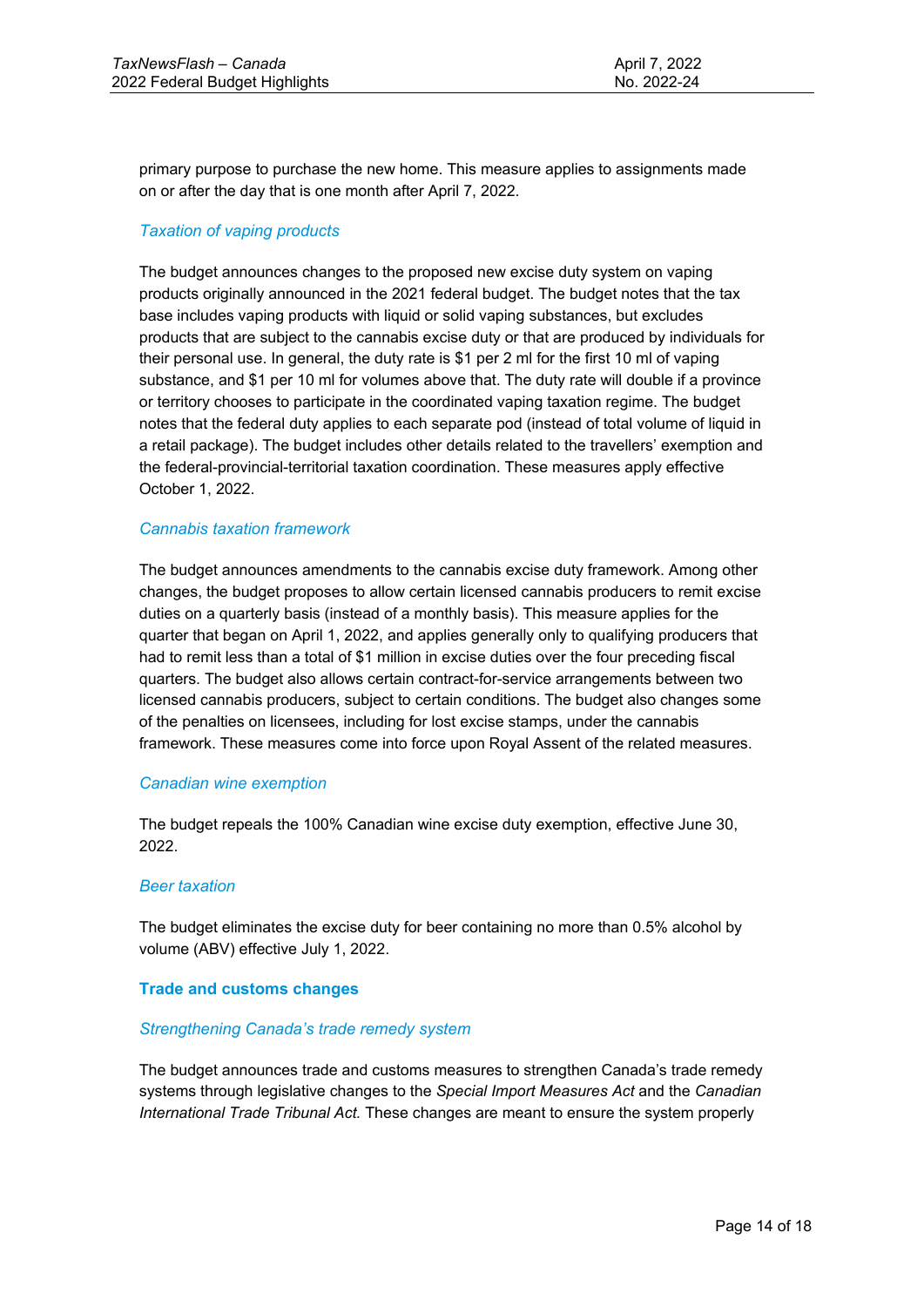applies duties to unfairly traded goods and increases the participation of workers in the trade remedy system.

# *Trade Remedy Counselling Unit*

The budget also provides funding for the Canada Border Services Agency to establish the Trade Remedy Counselling Unit. This unit will be tasked to assist companies navigate Canada's trade remedy system, with a focus on small and medium-sized enterprises.

#### *Other changes*

The budget also announces changes to the *Customs Act* including to:

- Allow for electronic assessments and payments of duties and taxes
- Clarify the responsibilities of certain importers for the payment of duties and taxes.

#### **Charities tax changes**

#### *Annual disbursement quota for registered charities*

The budget increases the disbursement quota (DQ) rate to 5% (from 3.5%) for the portion of property not used in charitable activities or administration that exceeds \$1 million. The budget also clarifies that expenditures for administration and management are not considered qualifying expenditures for the purpose of satisfying a charity's DQ. The budget provides the CRA the discretion to grant a reduction in a charity's DQ obligation for any particular tax year and allows the CRA to publicly disclose information relating to such a decision. These measures apply to charities for their fiscal periods beginning on or after January 1, 2023.

The budget also removes the CRA's discretion to allow a charity to accumulate property for a specific purpose. This amendment would not apply to approved property accumulations resulting from applications submitted by a charity prior to January 1, 2023.

#### *Charitable partnerships*

The budget announces new accountability requirements so charities can make disbursements to non-qualified donees, provided the disbursements further the organization's charitable purposes and the funds are applied to charitable activities by the grantee. To be considered a qualifying disbursement, the charity must meet certain mandatory accountability requirements. Upon request by the CRA, the charity must obtain documentation from grantees to demonstrate appropriate use of the funds. In addition, the budget restricts registered charities from accepting gifts which are conditional on making gifts to other non-qualified donees. These measures apply on the date of Royal Assent of the enacting legislation.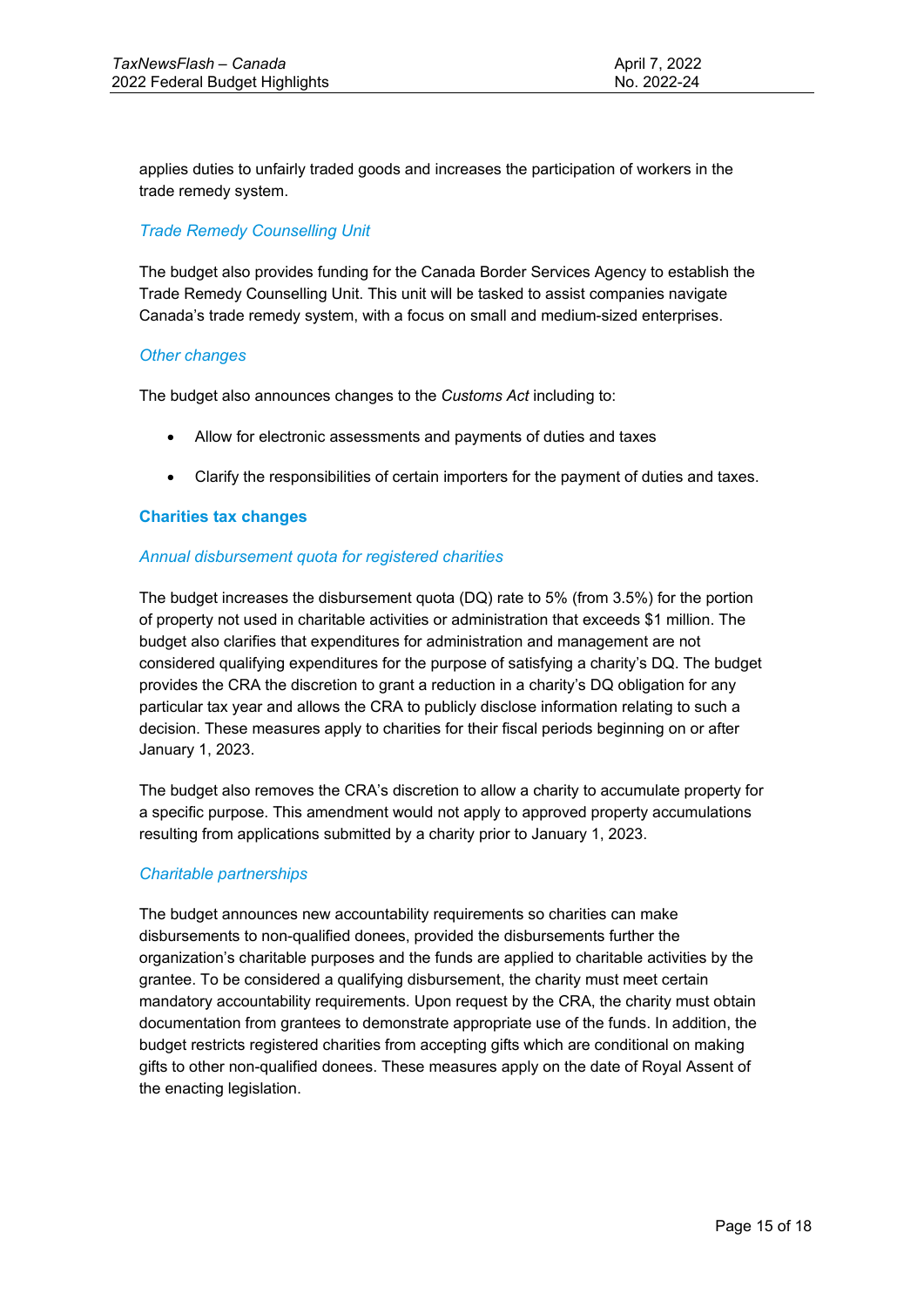# **Administrative and other changes**

# *Beneficial ownership registry*

The budget announces that the government will implement a national, publicly searchable beneficial ownership registry by 2023 (accelerated from 2025). The registry will cover corporations governed by the *Canada Business Corporations Act* (CBCA), and may be expanded to allow access to beneficial ownership data held by provinces and territories that agree to participate in the national registry. The government also notes that it intends to work with provincial and territorial governments towards a beneficial ownership registry of real property, similar to other countries

#### *Funding for the CRA*

The budget announces \$1.2 billion of additional funding for the CRA over five years starting in 2022-23. This funding is intended to allow the CRA to:

- Expand audits of larger entities and non-residents engaged in what the government perceives as aggressive tax planning
- Increase the investigation and prosecution of suspected tax evasion
- Expand its educational outreach.

#### **Previously announced tax changes**

The budget confirms that Finance intends to proceed with certain previously announced tax measures, as modified by recent consultations and deliberations. These measures include:

- Legislative proposals released on March 11, 2022 related to the *Select Luxury Items Tax Act*
- Legislative proposals released on February 4, 2022 in respect of the following measures:
	- o Electronic filing and certification of tax and information returns
	- o Immediate expensing
	- o The Disability Tax Credit
	- o A technical fix related to the GST credit top-up
	- o The rate reduction for zero-emission technology manufacturers
	- o Film or video production tax credits
	- o Postdoctoral fellowship income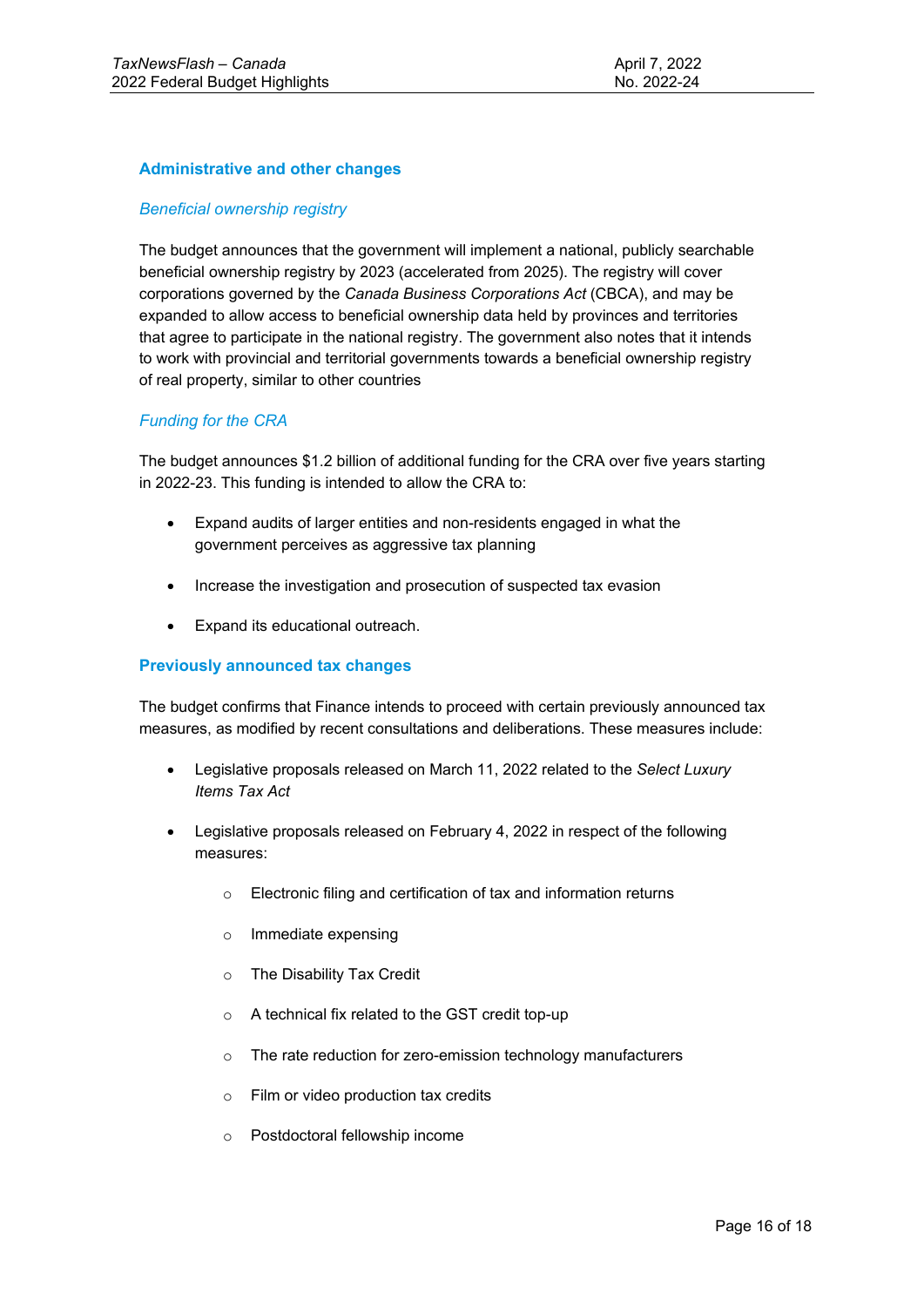- o Fixing contribution errors in registered pension plans
- o A technical fix related to the revocation tax applicable to charities
- o CCA for clean energy equipment
- o Enhanced reporting requirements for certain trusts
- o Allocation to redeemers methodology for mutual fund trusts
- o Mandatory disclosure rules
- o Avoidance of tax debts
- o Taxes applicable to registered investments
- o CRA's audit authority
- o Interest deductibility limits
- o Crypto asset mining
- Legislative proposals tabled in a Notice of Ways and Means Motion on December 14, 2021 to introduce the *Digital Services Tax Act*
- Legislative proposals released on December 3, 2021 with respect to Climate Action Incentive payments
- The income tax measure announced in the 2021 federal budget with respect to hybrid mismatch arrangements
- The transfer pricing consultation announced in the 2021 federal budget
- The anti-avoidance rules consultation announced in the 2020 fall economic statement
- The income tax measure announced on December 20, 2019 to extend the maturation period of amateur athletes trusts maturing in 2019 to nine years (from eight years)
- Measures confirmed in the 2016 federal budget relating to the GST/HST joint venture election.

The budget also confirms the government's commitment to move forward with technical amendments to improve the certainty and integrity of the tax system.